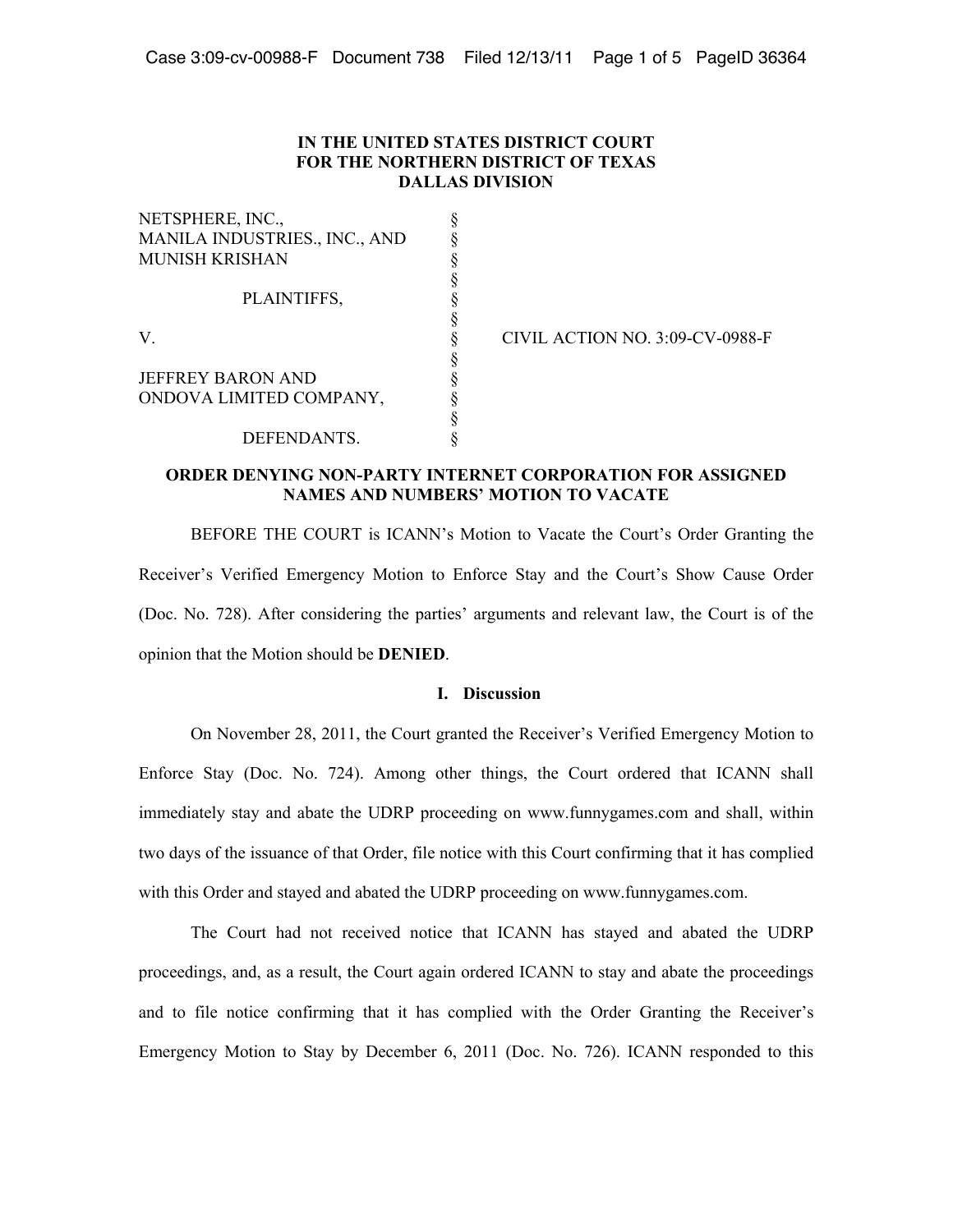Order to Show Cause and argued that it does not have authority to "stay and abate" any UDRP Proceeding and that the Court lacks personal jurisdiction over it.

## *1. ICANN's Authority to Stay the UDRP Claim Against Funnygames.com*

The Receiver responded to ICANN's first argument by demonstrating how ICANN can easily instruct WIPO to observe the Court's stay. Indeed, as ICANN concedes, it created the UDRP and established the standards for resolving disputes concerning the registration and use of internet domain names. ICANN also confesses that only arbiters it approves of (i.e., WIPO) may adjudicate UDRP disputes. (Docket No. 728 at p. 4; Ex. A at ¶ 7.) ICANN has also forwarded the Court's Order to WIPO for its information. Finally, several courts have recognized that ICANN has "appointed," "accredited," and "authorized" WIPO with the authority to stay proceedings. *See, e.g., Barcelona.com, Inc. v. Excelentisimo Ayuntamiento Barcelona*, 330 F.3d 617, 621 (4th Cir. 2003) ("authorized"); *Virtual Countries v. Republic of S. Africa*, 300 F.3d 230, 233 (2d Cir. 2002) ("accredited"); *Sallen v. Corinthians Licenciamentos LTDA*, 273 F.3d 14, 21 (1st Cir. 2001) ("accredited"); *Barcelona.com, Inc. v. Excelentisimo Ayuntamiento Barcelona*, 189 F.Supp.2d 367, 370 (E.D. Va. 2002) ("appointed"). It is no leap in logic to find that ICANN has the authority to stay the instant UDRP claim against Funnygames.com. The Court can draw no other inference other than that it simply has chosen not to.

#### *2. This Court's Jurisdiction Over ICANN.*

The Receiver's response to ICANN's jurisdictional argument is equally compelling. ICANN argues that this Court cannot order ICANN to stay or abate the dispute over funnygames.com because this Court lacks personal jurisdiction over ICANN. Specifically, ICANN relies on *International Shoe Company v. Washington*, 326 U.S. 310 (1945) and its progeny for the proposition that, due to ICANN's alleged "lack of minimum contacts with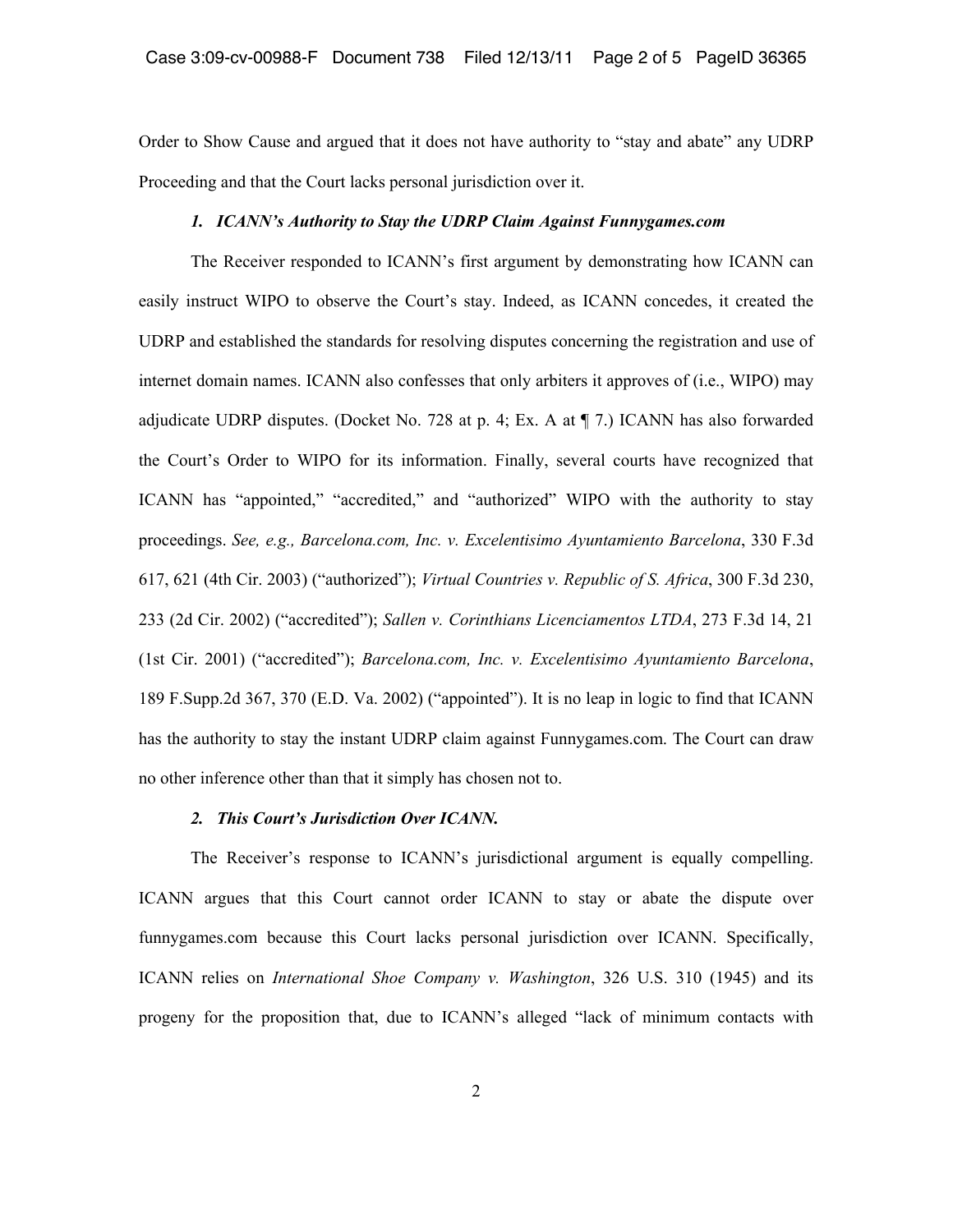Texas," this Court cannot issue orders as to ICANN since "to do so would offend the traditional notions of fair play and substantial justice."

But ICANN's argument misses the mark. The Court has statutory jurisdiction over ICANN not through its contacts with Texas, but by virtue of this matter being a federal equity receivership proceeding. As several courts have held previously, "The *in personam* jurisdiction of a Court in a federal equity receivership proceeding is not governed by traditional minimum contacts analysis." *Quilling v. Cristell*, No. 304-CV-252, 2006 WL 316981, at \*2 (W.D. N.C. Feb. 9, 2006); *see also Haile v. Henderson Nat'l Bank*, 657 F.2d 816, 823 ("An exhaustive search of decisions involving the federal receivership statutes reveals no case where a minimum contacts test was applied to non-resident defendants."). Instead, "[i]n cases involving federal equity receiverships, the receivership court acquires nationwide jurisdiction based on the interplay of 28 U.S.C. § 754 and 28 U.S.C. § 1692." *Cristell*, 2006 WL 316981, at \*2 (emphasis added). "[I]f a congressional statute provides for extraterritorial or nationwide service of process, the district court has personal jurisdiction over all served within the extended territory of the district court." *Id.* 

Pursuant to 28 U.S.C.  $\S$  754 "the territorial jurisdiction of the appointing court is extended to any district of the United States where property believed to be that of the receivership estate is found, provided that the proper documents have been filed in each district as required by § 754." *S.E.C. v. Wealth Mgmt. LLC*, No. 09-C-506, 2011 WL 666095, at \*1 (E.D. Wis. Feb. 15, 2011) (quoting *Haile*, 657 F.2d at 823); *see also S.E.C. v. Bilzerian*, 378 F.3d 1100, 1104 (D.C. Cir. 2004); *Cristell*, 2006 WL 316981, at \*2. The "proper documents" required to be filed by Section 754 are "copies of the complaint and such order of appointment in the district court," which must be filed "within ten days after the entry of [the Receiver's] order of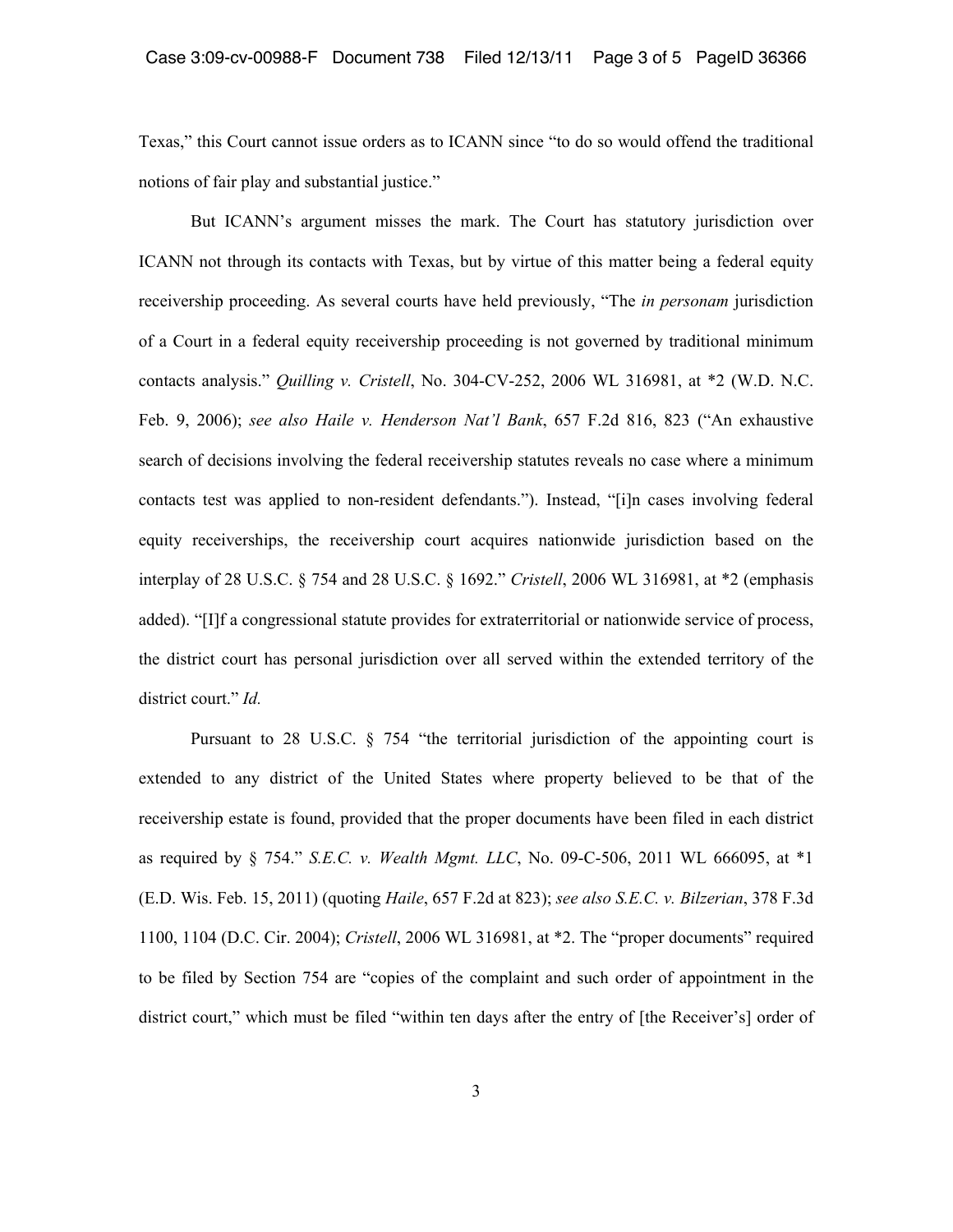appointment." 28 U.S.C. § 754; *see also Wealth Mgmt. LLC*, 2011 WL 666095, at \*2. The filing of such papers "in another district within the statutory 10-day period acts to extend the receiver court's personal jurisdiction over individuals in that district." *Wealth Mgmt. LLC*, 2011 WL 666095, at \*1; *see also S.E.C. v. Vision Commc'ns, Inc.*, 74 F.3d 287, 290-91 (D.C. Cir. 1996); *Haile*, 657 F.2d at 823; *Steinberg v. A Analyst Ltd.*, No. 04-60898-CIV, 2009 WL 838989, at \*2 (S.D. Fl. Mar. 26, 2009). This Court has already ruled that 28 U.S.C. § 754 subjects Receivership Assets to nationwide jurisdiction (Doc. No. 293). *See also Quilling v. Stark*, No. 3:05-CV- 1976- L, 2006 WL 1683442, at \*3 (N.D. Tex. June 19, 2006) (Lindsay, J.) (finding that Sections 754 and 1692 "[t]ogether . . . give a receivership court both *in rem* and *in personam* jurisdiction in all districts where property of the receivership estate may be located."). Section 754's companion statute, Section 1692, "provides for service of process in any such district where 754 filings are properly made."

The Receiver has fully complied with all service-of-process requirements and thus ICANN is subject to the Court's jurisdiction. The Receiver was required to file the Section 754 documents "by December 4, 2010" (Doc. No. 728), however, December 4, 2010 was a Saturday, and December 6, 2010 (a Monday) was the "next day that is not a Saturday, Sunday, or legal holiday." See Fed. R. Civ. P.  $6(a)(1)(C)$  (applicable "in computing any time period specified ... in any statute that does not specify a method of computing time," such as 28 U.S.C. § 754). On December 6, 2010, the Receiver filed the required documents and established a miscellaneous action in the U.S. District Court for the Central District of California, where ICANN's principal place of business in Marina del Rey is located. *See Netsphere Inc., et al. v.. Baron et al.*, Cause No. 2:10-MC-417, in the U.S. District Court for the Central District of California. The same day, the Receiver served ICANN with a copy of the Notice of Filing Miscellaneous Action Per 28